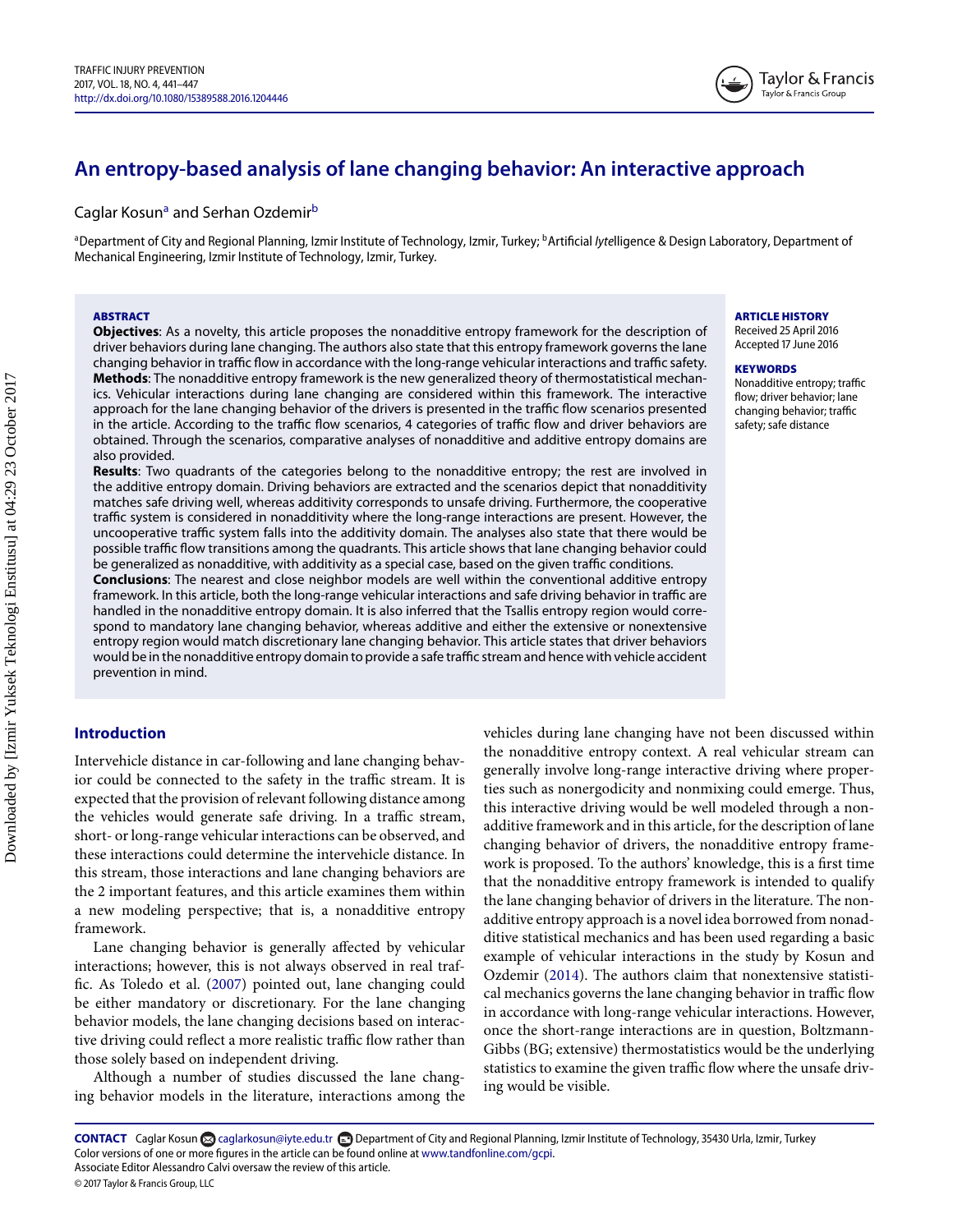By considering 2-lane traffic flow scenarios in this article, the authors examine the lane changing behaviors in terms of position. The proposed forbidden states, inspired from nonextensive thermostatistics, in the traffic flow scenarios imply safe driving conditions where long-range interactions occur. In this article, both long-range interactions and safety in the traffic stream are handled in the nonadditive entropy framework because the BG statistics would be restrictive. Under a macroscopic viewpoint and certain traffic flow scenarios, driver behaviors are also extracted, and the connection between the behaviors and entropy formalisms is provided. Please note that, though the methodological background section of this article briefly presents the BG and nonextensive (Tsallis) thermostatistics, one may also pursue Tsallis [\(1988,](#page-6-2) [2001,](#page-6-3) [2009a\)](#page-6-4), among many others, for the entropy formalisms.

Lane changing models and algorithms have made much progress in the literature and they have considerable applications in the traffic flow field. Lane changing or overtaking models are also still continuing to receive attention. Road capacity and road safety could be potential research interests in those studies. A widely known study by Nagel et al. [\(1998\)](#page-6-5) proposed 2-lane traffic rules in regard to cellular automata under lane changing behavior. The authors also discussed security and incentive criteria and velocity-based and gap-based rules for lane changing and generated space–time plots and fundamental diagrams. Another study by Knospe et al. [\(2002\)](#page-6-6) seems representative for the lane changing rules, presenting symmetric and asymmetric models and comparing single-lane and 2-lane traffic. Huang [\(2002\)](#page-6-7) proposed lane changing rules for a 2-lane highway configuration. In regard to the lane changing rules, incentive and safety criteria are classified and the effects of the 3 parameters in the study are investigated. On lane changing in 2-lane traffic, Nagai et al. [\(2005\)](#page-6-8) considered traffic states, jamming transitions, and the effect of a bus. The study applies an optimal velocity model and the simulation results are discussed. Research by Qian et al. [\(2013\)](#page-6-9) established a 3-lane model and focused on the overtaking ratio under different control conditions. On a 4-lane highway, the lane changing and overtaking behaviors of vehicles under mixed traffic conditions are discussed (Chandra and Shukla [2012\)](#page-6-10).

In various studies, the relationships between driver characteristics and overtaking processes are also considered. For example, Mohaymany et al. [\(2010\)](#page-6-11) found that younger drivers who have less driving experience, and perform more dangerous maneuvers and more risk-taking behaviors are most likely to be at fault in overtaking crashes. The study also recommends that new drivers who are in the first year of driving should be banned from driving on rural roads. Moreover, driver stress and driving performance were investigated in a study by Matthews et al. [\(1998\)](#page-6-12). A comparison between young male and female drivers during overtaking on a 2-lane highway is made, and the Bayesian methodology is proposed by Vlahogianni and Golias [\(2012\)](#page-6-13). Statistical analyses were discussed by Bar-Gera and Shinar [\(2005\)](#page-6-14) to determine whether a tendency of the drivers to pass is correlated with driver attributes. Research by Farah and Toledo [\(2010\)](#page-6-15) modeled the passing maneuvers in 2 stages; that is, a desire to pass model and a gap acceptance model. For example, the probability of desiring to pass is influenced by the difference between the desired speed of the subject vehicle and the

speed of the leading vehicle as well as by the following distance. The individual specific error term that captures the driver characteristics is also related to the probabilities of desiring passing and accepting the available gap. Farah et al. [\(2009\)](#page-6-16) proposed a passing risk prediction model using regression-based models. They utilized some explanatory variables related to the road geometry, traffic conditions, and driver characteristics.

In a recent review paper by Zheng [\(2014\)](#page-6-17), lane changing models were comprehensively reviewed in terms of both lane changing decision-making processes and lane changing's impact on surrounding vehicles. Examples of some techniques in lane changing modeling such as cellular automata, Markov processes, and fuzzy logic–based models are presented. The author argues that the existing lane changing decision models consider only one gap or the one nearest the lane changer and the complexity of a lane changing decision-making process needs to be captured by a comprehensive model (Zheng [2014\)](#page-6-17).

It is firmly established that there is strong correlation between driver characteristics and traffic processes such as lane changing and overtaking. Our literature survey serves to prove the lack of studies on not only driver characteristics but the lane changing processes using nonadditive entropy.

Short-range interactions or nearest neighbor models govern the lane changing literature (e.g., Balal et al. [2016;](#page-6-18) Kesting et al. [2007;](#page-6-19) Lv et al. [2011;](#page-6-20) Toledo et al. [2003;](#page-6-21) Wang et al. [2015\)](#page-6-22). However, though the current literature is explicitly based on short-range interactions, some of the literature deals with interaction potentials that implicitly assume longrange interactions similar to mean field Hamiltonian systems (e.g., Krbálek and Helbing [2004\)](#page-6-23). This naturally leads to the misleading domination of the BG statistical mechanics framework, which strictly assumes the highly idealized conditions of Markovian memory, ergodicity, mixing property, etc. Verification of the invalidity of the BG framework is well hidden in its theoretical assumptions. It would be surprising to find a system with a perfect Markovian memory, a perfect mixing property in phase space, and ergodicity in all of its time series. This assumption is not only purely theoretical but nearly impossible to observe. The BG formulation is an idealized macroscopic view of highly interactive, infinitely many microscopic particles. A corollary of this is the dominion of BG entropy, which is only valid under very special circumstances. The major contribution of the article with respect to traffic research is the substitution of the generalized entropy framework known as Tsallis entropy with the highly improbable concept of BG entropy.

A strong corroboration for this hypothesis comes from research by Kosun and Ozdemir [\(2016\)](#page-6-24) in which generalized entropy governs the traffic processes. In that work, the authors examined to what extent a given road segment displays BG characteristics. It was found that in none of the generated time series for the observed road segment for a time window of a less than a week yielded an exact BG entropic index parameter of unity. On the contrary, all of the time series generated indices greater than 1, indicating the presence of nonadditivity. This not only proves that it is quite unlikely to get an exact index of  $1 (q = 1)$ but that the traffic interactions led to subadditive Tsallis entropy where long-range interactions reign. In other words, the traffic system for the given road segment exhibited weak chaos,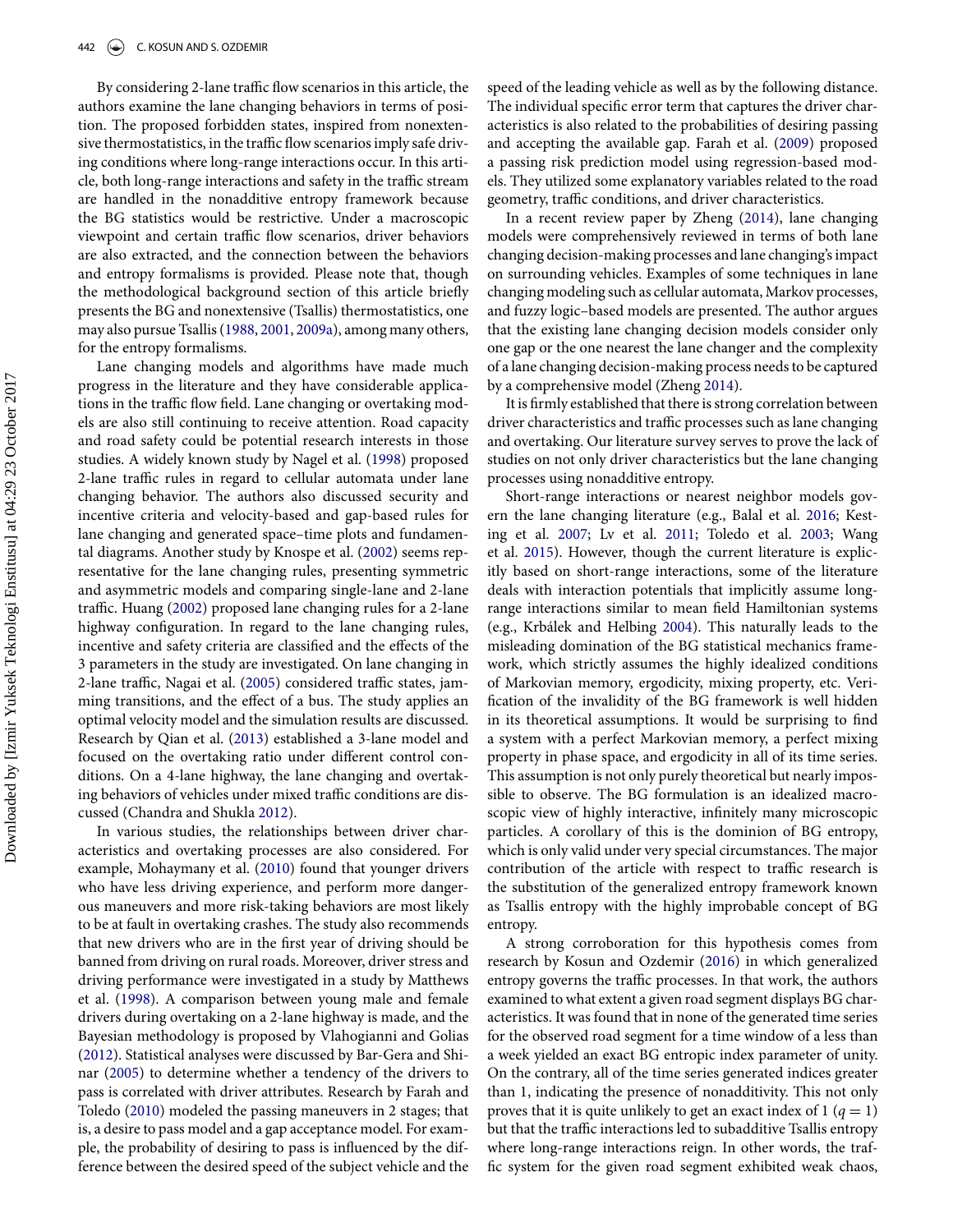non-Markovian memory, and loss of ergodicity as well as the important aspect of the deviation from Gaussianity, as indicated by the *q*-Gaussian distributions.

It is believed that nonadditivity could cover the real traffic stream and specifically lane changing and driver behavior modeling. This framework primarily describes long-range vehicular interactions, including nearest neighborhood interactions as a special case. Hence, both long- and short-range interactive driving could be examined in this generalized framework. Of the vehicular traffic studies, Kosun and Ozdemir [\(2016\)](#page-6-24) and Koşun [\(2015\)](#page-6-25) are representative in terms of exhibiting the connection between traffic flow and generalized statistical mechanics. Nonadditivity is discussed in terms of lane changing scenarios and driving safety.

## **Methodological background**

#### *Boltzmann-Gibbs entropy*

In the BG entropy domain, the total entropy of a system is equal to the sum of the entropies of the *N* parts of the system and therefore BG entropy has an additive character.

Entropy formulation in the BG approach is as follows (Tsallis [2009a\)](#page-6-4):

$$
S_{BG} = -k \sum_{i}^{W} p_i \ln p_i \tag{1}
$$

$$
\sum_{i}^{W} p_i = 1 \tag{2}
$$

$$
\sum_{i}^{W} p_{i} E_{i} = \langle E \rangle \tag{3}
$$

where  $E_i$  are state energies and  $\langle E \rangle$  is the mean energy.

#### *Extensivity and additivity*

Touchette [\(2002\)](#page-6-26) noted that additivity and extensivity are two different statements. However, they are often confused and utilized to imply one another in the literature. Touchette [\(2002\)](#page-6-26), on one hand, defined additivity as "a many-body (or joint) physical observable  $Q(x^n)$  is said to be additive with respect to two subsystems with states  $x^m = x_1 x_2 \dots x_m$  and  $x^{n-m} =$  $x_{m+1}x_{m+2}...x_n$  if  $Q(x^n) = Q(x^m) + Q(x^{n-m})$ " (p. 85), on the other hand, defines extensivity as "a joint observable  $Q(x^n)$  is extensive if the *Q*–density, defined by the ratio  $Q(x^n)/n$ , reaches a constant in the limit  $n \to \infty$ " (p. 87).

An entropy *S*(*N*) of a given system constituted by *N* vehicles (elements) is extensive when Eq. [\(4\)](#page-2-0) is satisfied. Otherwise, the system entropy is nonextensive.

$$
0 < \lim_{N \to \infty} \frac{S(N)}{N} < \infty \tag{4}
$$

where *S* is entropy and *N* is the number of vehicles.

#### *Tsallis entropy*

This section introduces the Tsallis entropy; that is, generalization of BG entropy, known as nonadditive entropy. In [1988,](#page-6-2) Tsallis postulated the nonadditive entropy formalism for the generalization of BG thermostatistics. Boltzmann-Gibbs entropy might be a convenient expression for particular cases; however, it has some limitations with regard to, for example, systems involving ergodicity breaking and long-range interactions. Such systems may not be expounded by BG entropy.

In the new formalism, Tsallis introduced the *q* entropic index into the entropy formulation, which is written in the following form (Tsallis [2009a\)](#page-6-4):

$$
S_q = k \frac{1 - \sum_{i=1}^{W} p_i^q}{q - 1} \left( \sum_{i=1}^{W} p_i = 1 \; ; \; k > 0 \right) \tag{5}
$$

where *k* is the Boltzmann constant, *q* is the entropic index, and  $p_i$  is the state probability.

For the case  $q = 1$ , Tsallis entropy represents BG entropy  $(S_1 = S_q)$ . For the discrete case, it is obtained as follows (Tsallis [2009a\)](#page-6-4):

$$
\lim_{q \to 1} S_q = S_1 = -k \sum_{i=1}^{W} p_i \ln p_i \tag{6}
$$

If all of the probabilities are equal, the entropy  $S_q$  is obtained as

<span id="page-2-1"></span>
$$
S_q = k \ln_q W \quad (S_1 = S_{BG}) \tag{7}
$$

#### *Nonadditivity and q entropic index*

Suppose that A and B are two probabilistically independent subsystems and if the joint probability satisfies  $p_{ij}^{A+B}$  =  $p_i^A p_j^B (\forall (ij))$ , and verified that, for example in Tsallis [\(2009b\)](#page-6-27).

$$
\frac{S_q(A+B)}{k} = \frac{S_q(A)}{k} + \frac{S_q(B)}{k} + (1-q)\frac{S_q(A)}{k}\frac{S_q(B)}{k}
$$
 (8)

This is also rearranged as

$$
S_q(A + B) = S_q(A) + S_q(B) + \frac{(1 - q)}{k} S_q(A) S_q(B)
$$
(9)

For  $q = 1$ , the additivity of BG entropy is obtained for any finite value of *k*.

$$
S_{BG}(A + B) = S_{BG}(A) + S_{BG}(B)
$$
 (10)

In the case of  $q \neq 1$  the entropy  $S_q$  is nonadditive. This case is classified according to *q* value (Tsallis [2009a\)](#page-6-4).

If  $q < 1$ ,  $S_q(A + B) \geq S_q(A) + S_q(B)$  and the system is called superadditive.

If  $q > 1$ ,  $S_q(A + B) \leq S_q(A) + S_q(B)$  and the system is called subadditive.

<span id="page-2-0"></span>BG entropy is additive, whereas Tsallis entropy (generalization of BG entropy) is nonadditive (Tsallis [2009a\)](#page-6-4). The additive (BG) entropy could be either extensive or nonextensive, and the same idea is valid for nonadditive entropy. Thus, nonadditive entropy (Tsallis thermostatistics) could be either extensive or nonextensive. This is shown in [Figures 1–3.](#page-3-0) Nonadditiv[e](#page-3-0) entropy is traditionally called nonextensive entropy (Tsallis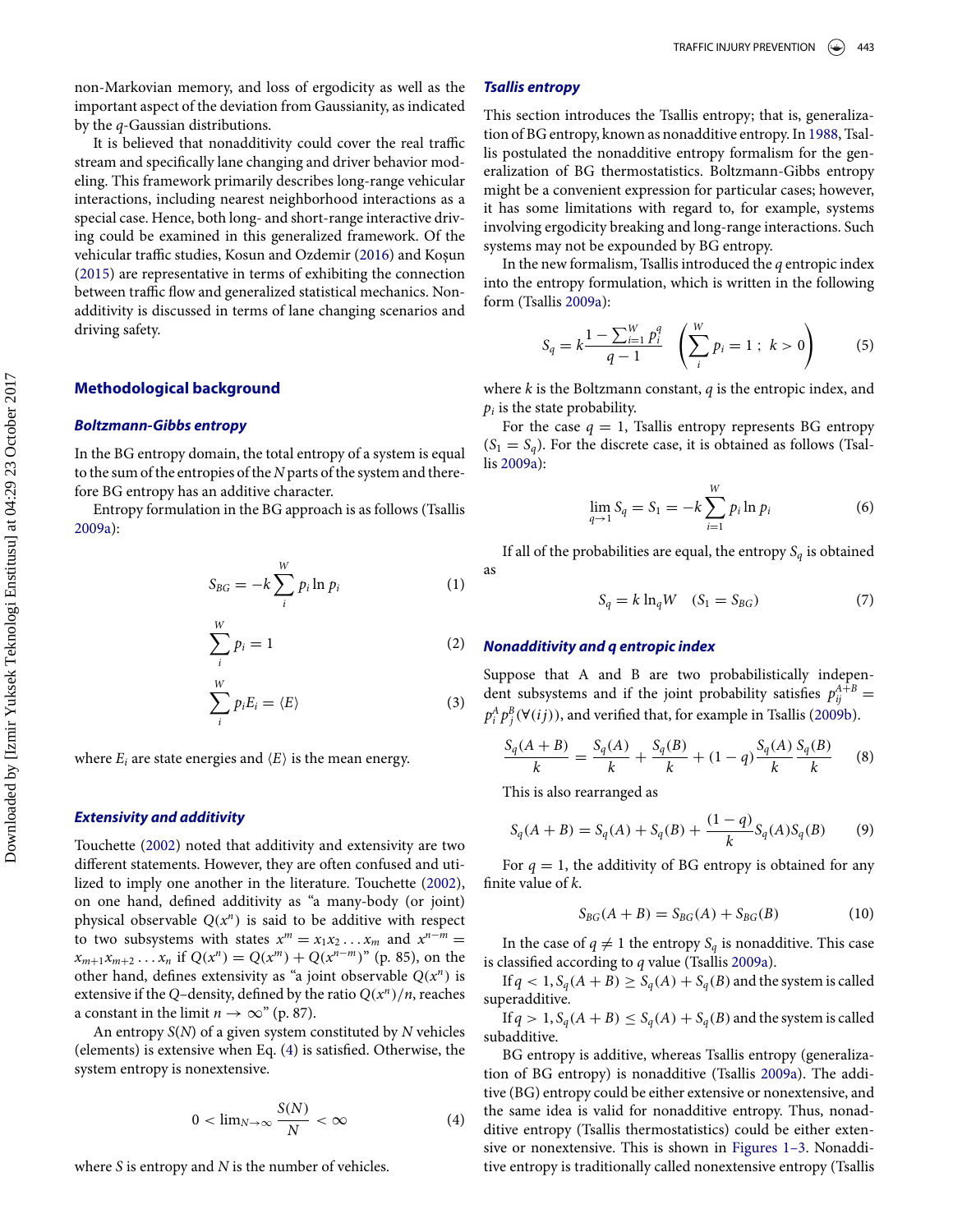<span id="page-3-1"></span><span id="page-3-0"></span>

Figure 1. Classification of traffic flow in terms of entropic additivity and entropic extensivity.

Figure 2. Representation of driver behaviors in terms of entropic additivity and entropic extensivity.

[2009a\)](#page-6-4). However, it is clearly represented in generalized thermostatistical literature that they are conceptually separate identities.

The concepts of superadditivity and subadditivity are subsumed under nonadditivity. As explained in Tsallis [\(2001\)](#page-6-3), *q >* 1 privileges frequent events, whereas *q <* 1 privileges rare events[.](#page-3-1) Bot[h](#page-4-0) super- and subadditivity involve short- and longrange interactions. A traffic flow that is subadditive in nature is a result of the interactions where safety is the major concern so that lane violations are avoided. On the other hand, a compulsory and/or urgent lane violation such as by an ambulance would give rise to superadditive traffic flow. In this work, the subadditive nature of the traffic flow is considered, where traffic safety is the main concern.

## **Scenario setup**

In this article, we conduct a scenario-based study and assume that there is a 2-lane highway section. The lane changing behaviors of the vehicles are investigated under the nonadditive entropy and additive entropy frameworks only for the *q* value of unity. Four scenarios are discussed and illustrated for common vehicles such as motorbikes and cars.

Additive behavior in traffic does not take into consideration whether the lanes are occupied or not, where the drivers travel ignoring safety and traffic regulations. On the contrary, driver behavior that falls into a subadditive property of a greater nonadditivity domain would consider long-range interactions and carefully choose the lanes. Nonextensivity could be related to the loss of allowable states. If the allowable states are no longer proportional to the number of vehicles, nonextensivity emerges

and the correlations tend to be stronger. However, in extensive traffic conditions, entropic extensivity exists as long as this proportionality remains finite. Extensivity property is replaced by nonextensivity with the emergence of a certain saturation. Some introductory theoretical arguments are given in Tsallis [\(2001\)](#page-6-3). As stated in Tsallis [\(2001\)](#page-6-3), the thermodynamics of shortrange interactions is extensive where the BG statistics  $(q = 1)$ exists. Strongly disordered or chaotic systems are encountered in the BG domain where they have the lowest predictability. In contrast, the thermodynamics of long-range interactive systems is nonextensive (generalized thermostatistical formalism) and those systems are more predictable (intermediate predictability), with multifractal and non-Markovian properties (Tsallis [2001\)](#page-6-3).

#### *Traffic flow analysis in terms of entropy*

In this section, the extensivity/nonextensivity and additivity/nonadditivity concepts are classified into 4 categories within the notion of ordered and disordered traffic flows. This classification is summarized in [Figure 1.](#page-3-0) These categories are called quadrants and are labeled from 1 through 4 in connection with the scenarios in [Figure 4.](#page-4-1) The descriptions of the quadrants are given below.

- Quadrant 1: Consider an extensive and additive traffic flow in BG domain [\(Figure 1\)](#page-3-0). During lane changing behavior, all drivers can choose all states without taking care of any longrange interactions. This driver behavior can be observed in disordered traffic flow.
- Quadrant 2: In the subadditive and extensive quadrant [\(Figure 1\)](#page-3-0), the characteristics of prudent drivers may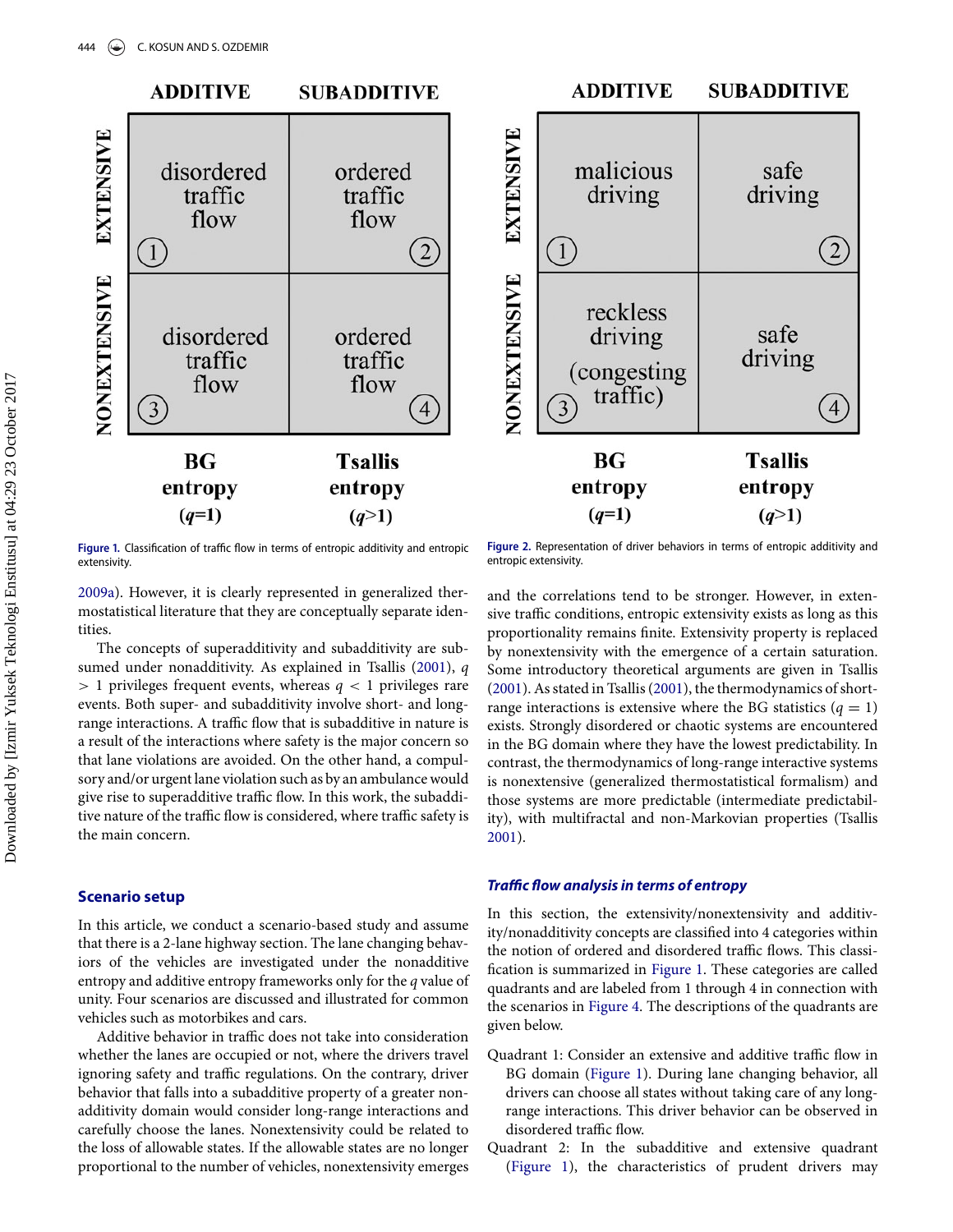<span id="page-4-0"></span>

Figure 3. Transitions among traffic flow classifications in terms of entropic additivity and entropic extensivity.

<span id="page-4-1"></span>

Figure 4. Driver behaviors in the given traffic flow scenarios

give rise to entropic nonadditivity. These drivers take care not to bother other drivers during lane changes. Though the number of vehicles tends to infinity, entropic extensivity exists because allowable states are proportional to *N*, as in Eq. [\(4\)](#page-2-0), until a certain saturation. In this quadrant, traffic flow is said to be ordered.

- Quadrant 3: In the additive and nonextensive quadrant, entropic additivity would exist due to reckless drivers, in the sense that individual entropies of the drivers are additive due to lack of consideration of others (very short-range interactions) during lane changing. Nonextensivity emerges because allowable states are no longer proportional to *N*. The traffic flow in this quadrant is thought to be disordered because a certain saturation is reached due to the loss of extensivity. At worst, traffic jams are expected to occur.
- Quadrant 4: When a congested flow is imminent, the system entropy is nonextensive due to loss of allowable states, whereas the entropy is still considered to be subadditive because drivers are even more prudent when changing lanes. The traffic flow would be inevitably ordered in the system. Quadrant 4 may also lead to initiation of a traffic jam, and drivers will gradually consider forbidden states allowable, but still observing the usual codes of conduct in traffic flow.

As a result, the traffic stream is divided in 2 groups—that is, ordered and disordered—corresponding to Tsallis and BG entropy formalisms, respectively.

#### *Traffic flow scenarios and driver behavior*

Through the aforementioned quadrant descriptions, lane changing scenarios can be illustrated as in [Figure 4.](#page-4-1) One can describe driver behavior under these classifications. For example, the behavior of a motorbike driver in traffic is displayed in [Figure 4](#page-4-1) in terms of entropy.

In [Figure 4,](#page-4-1) 4 different driver behaviors are extracted based on the traffic flow classifications. For all 4 scenarios depicted in [Figure 4,](#page-4-1) suppose that the leading vehicle has a constant velocity and travels in the right lane. However, the motorbike, the following vehicle, tries to overtake the car. The driver behavior designation in [Figure 2](#page-3-1) is formed after analyzing each scenario in [Figure 4.](#page-4-1)

In driver behavior 1 [\(Figure 4\)](#page-4-1), the following vehicle (motorbike) intends to overtake the car with constant velocity. When overtaking, the motorbike does not change lanes and prefers to travel in the same state with the car rather than traveling in the adjoining state of the overtaking route. We call this driving behavior malicious driving. The driver can choose any possible state with equal probability and the system is defined in the additive and extensive quadrant, including short-range interactions.

In driver behavior 2, long-range interactions are present. The motorbike driver follows the leading vehicle until the driver observes a roadblock ahead. After observing it, the motorbike passes the adjoining state of its own and follows a new route. This driver behavior could be classified in the subadditive and extensive quadrant [\(Figure 2\)](#page-3-1). Here, safe driving behavior emerges due to the long-range interactions.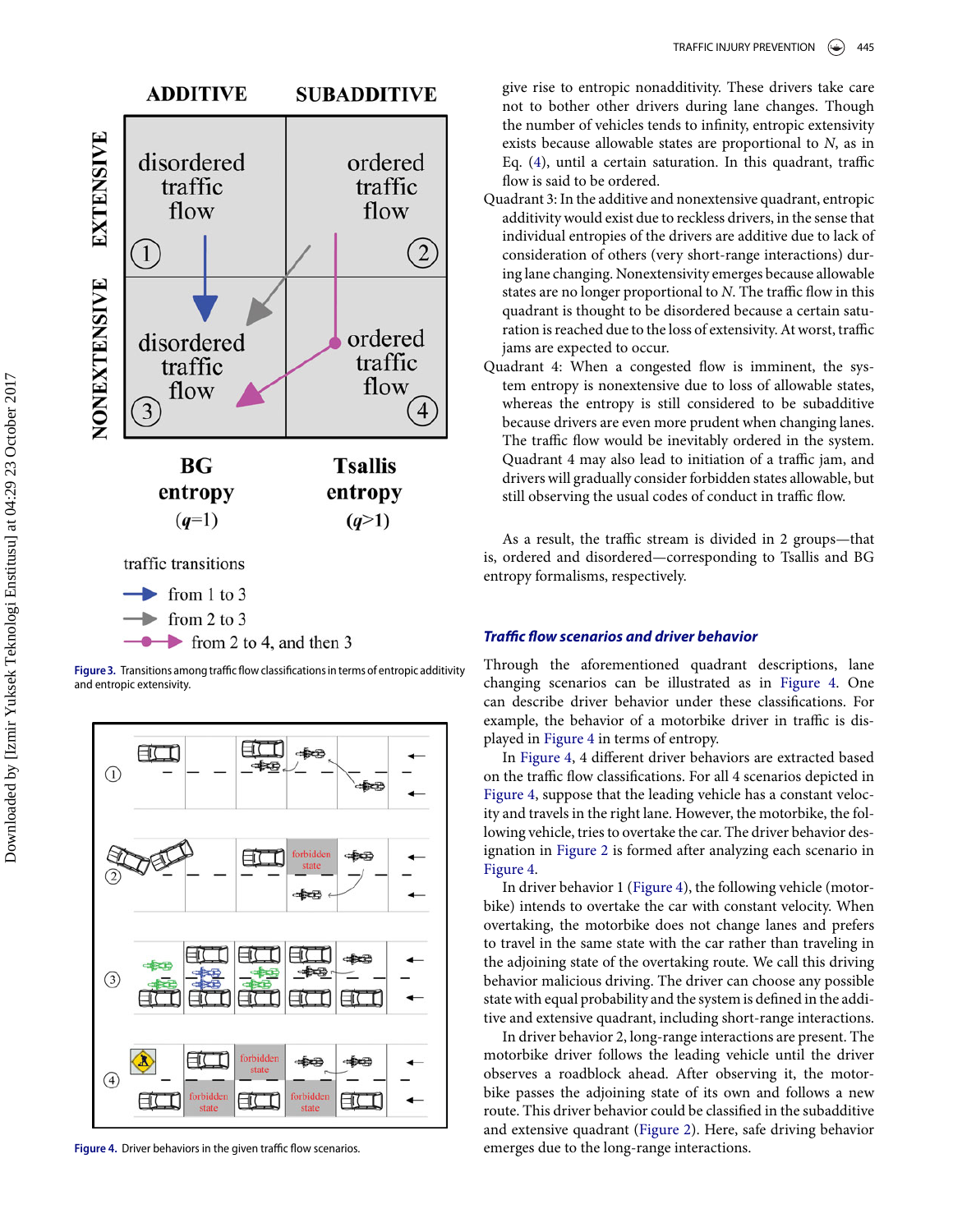In driver behavior 3, the motorbike again approaches the leading car to overtake. Similar to the first driving scenario, the motorbike driver chooses the state of the leading vehicle. In this scenario, the entropy is in the nonextensive and additive quadrant, and reckless driving behavior appears. The traffic flow is congested and the allowable states are substantially occupied.

In driver behavior 4, the motorbike driver is more prudent in overtaking the car. That is, the driver does not want to choose the state behind the car and is reluctant to pass into the state of the leading vehicle. Furthermore, the motorbike cannot overtake the car due to the roadblock ahead; therefore, the entropy is subadditive. Moreover, the other states cannot compensate for the increase in *N* (vehicles) and entropic extensivity is violated. In the fourth behavior, the motorbike driver shows a safe driving profile. As in driver behavior 2, the interactions are described as long-range. Therefore, it is safe to say that when the long-range interactions are in question, the nonadditive entropy region may emerge because the states choices are not proportional to 1*/W*  $(Eq. (7))$  $(Eq. (7))$  $(Eq. (7))$ .

As a result, scenario 1 and scenario 3 are classified as disordered because the motorbike driver can choose any state ignoring traffic safety. Thus, the total entropy of each driver in these scenarios is additive. The main difference between scenario 1 and scenario 3 is the traffic density. The traffic density is related to Eq. [\(4\)](#page-2-0). By increasing the number of vehicles, the proportion of the entropy and the number of vehicles may not be finite and this situation results in nonextensivity. Scenario 2 and scenario 4 could be discussed in the other thermostatistical perspective (generalized thermostatistics). In these scenarios, longrange interactions occur, and the system would be in the ordered category. The drivers now move by considering safety conditions and the other drivers in traffic.

In the light of lane changing behaviors, a comparative analysis of the BG and Tsallis entropy approaches for the given traffic flow scenarios is carried out in this study. The authors assert that the autonomous and short-range behavior of vehicles fall into BG entropy  $(q = 1)$ , whereas the long-range interactions of the vehicles would fall into Tsallis entropy ( $q \neq 1$ ). Moreover, malicious and reckless driving behaviors, which are subsumed under unsafe driving, fall into the BG domain, whereas safe driving reflects the Tsallis domain.

Safe driving and the *q* entropic index are highly interconnected because the *q* index is an indicator of driving characteristics that represent interactions in traffic. Any transition in traffic flow from the BG domain to the Tsallis entropy (subadditive) domain indicates a deviation in the *q* value from unity. This deviation in the *q* value depends on, for example, long-range interactions, observing safe distance, safety rules, etc. However, when the traffic flow is in the BG (additivity) domain, reckless and malicious driving behaviors emerge, leading to unsafe driving, making the traffic disordered and uncooperative.

Though lane changing dynamics were explained with regard to a motorbike and a car, this analogy may be extended to vehicle-to-vehicle interactions. For example, in the motorbike analogy, both the car and the motorbike may fit in a single lane, which is a clear indication of the violation of the nonadditivity property. The property of additivity could be represented in a multitude of ways in vehicle movements. Hence, the idea of the additivity property in traffic flow is by no means constricted to a motorbike–car pair but could be extended to vehicle-to-vehicle interactions. Any lane violation scenario involving reckless (or malicious) driving behavior would yield additivity. For example, zigzagging on a highway, disregarding safety and traffic regulations at all times, results in additivity where the occupation of a single lane by 2 vehicles ought not necessarily be observed. Even a partial violation of a lane by a vehicle that is already occupied by another vehicle would suffice to induce additivity.

## **Discussion**

[Figure 2](#page-3-1) can be interpreted by observing [Figures 1](#page-3-0) and [4](#page-3-0) and presents the driver behaviors in terms of entropy. According to [Figure 2,](#page-3-1) entropy of the system constituted by *N* elements is extensive in the first row and is between  $0 < S(N)/N < \infty$  $\lim_{N\to\infty}$ , and the entropy is additive in the first column where  $q = 1$ . In each entropy domain (BG or Tsallis), loss of allowable states results in different driving behavior. As a result, in light of the [Figures 1–4,](#page-3-0) it can be pointed out that the traffic system is both cooperative and uncooperative. In the cooperative traffic system, vehicles are traveling in harmony with each other. Some of the states are forbidden automatically, and random movements are decreasing. Cooperation moves the traffic system into the Tsallis entropy domain and traffic is considered within long-range relationships. In contrast, a traffic system that is uncooperative can display random movements provided that no collisions among the vehicles are allowed. The uncooperative traffic system is considered in BG statistical mechanics where short-range interactions are present.

The analyses also show that there would be transitions among the quadrants of the traffic flow, which are explained below. The possible transitions are shown in [Figure 3.](#page-4-0)

- Transition from 2 to 3: From the viewpoint of the transition from 2 to 3, prudent drivers in quadrant 2 do not bother other drivers, especially when long-range interactions are present. This driver behavior is placed in the extensive and subadditive quadrant. When the traffic flow gets congested, capacity is slowly reached and state choices begin to be made. Concurrently, nonextensivity emerges and the drivers could also attempt to occupy empty spaces. The system remains in the nonextensive and additive quadrant and the entropy decreases as well.
- Transition from 2 to 4 and then 3: If traffic congestion is beginning to appear where prudent drivers travel within the subadditive and extensive quadrant, the traffic can tend toward the nonextensive and subadditive zone. Due to increasing congestion, the drivers change their own behaviors and want to occupy the adjacent states ignoring all interactions. Therefore, the traffic flow is said to be additive and nonextensive until traffic is literally congested; that is, nonextensive and additive.
- Transition from 1 to 3: Suppose that the traffic flow is in the additive and extensive quadrant, strictly in the BG domain. If the traffic is congested and the drivers are positioned bumper to bumper at worst, the traffic flow system is transferred to the additive and nonextensive quadrant.

As also inferred from the transition scenarios above, the nonadditive entropy framework is the new generalized theory of thermostatistical mechanics. It is not meant to replace the